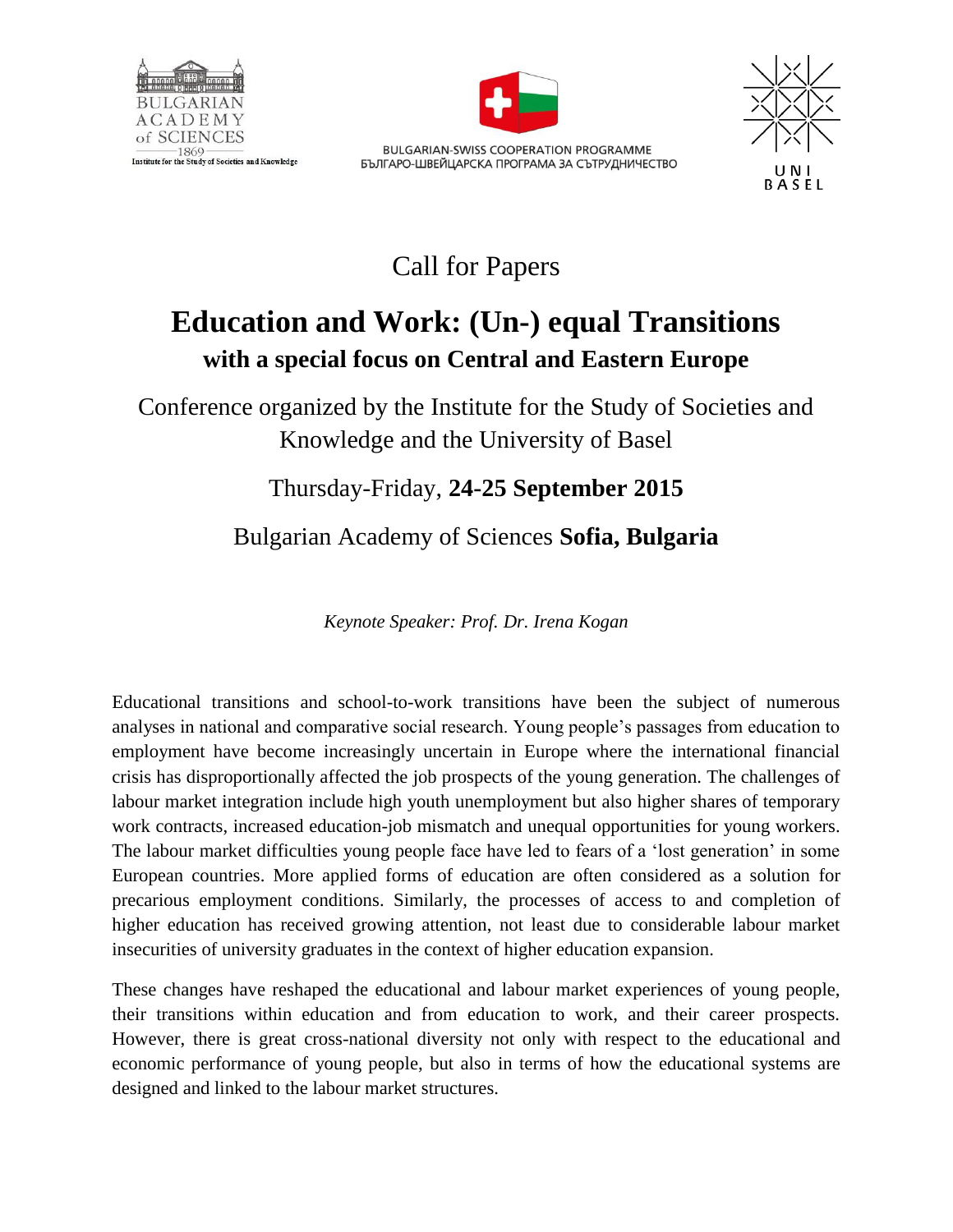The conference aims to bring together scholars working on the outlined issues in education and labour markets, including researchers investigating the role of inequalities based on gender, social background, ethnicity and place of residence (e.g. urban vs. rural regions) in these transitions. The conference focuses on the Central and Eastern European (CEE) countries but papers on other countries are welcome too. Educational transitions and school-to-work transitions in the CEE countries have not been systematically analyzed, yet such research is of key relevance. In particular, the role of the education system is considered increasingly important in structuring school-to-work transitions with the consolidation of the labour markets. Recent comparative studies of school-to-work transitions in CEE countries highlight the efficiency of vocational education and training for labour market entry. While previous research on Western Europe has emphasized firm-based vocational training as key for promoting smooth school-towork transitions, research on CEE countries - where school-based vocational education and training proves similarly efficient - calls these institutional explanations into doubt. Hence, there are lessons to be learned from CEE countries for international transition research.

The conference seeks contributions on the following three topics:

### **Educational Transitions**

There are various institutional pathways that education systems offer to their students. Scholars have made comparisons in terms of permeability, the quality of education and schooling, and the differences between general and vocation-oriented education. Studies have also investigated educational reforms and structural changes in the education sector which provide new opportunities while also posing novel risks for students.

Relevant research questions may include: *How are educational transitions constrained and/or enabled by institutional and socio-economic contexts? What are the effects of regional disparities (nationally or internationally defined) on educational transitions? How does social origin impact the educational transitions in Central and Eastern Europe? What are the direct and indirect effects of academic achievement on educational outcomes? What are the impacts of institutional and individual factors on early school leavers / dropouts? What are the patterns of diversity and stratification in the access to higher education institutions? What are the various institutional pathways and non-traditional routes to higher education? How is the access to higher education shaped by different types of secondary schools?* 

#### **School-to-work Transitions**

Research has explored how the educational structures and organizations shape labour market integration. In particular, the institutional linkages between schools and the labour market are relevant. In this regard, the diversity of school-to-work outcomes between school leavers with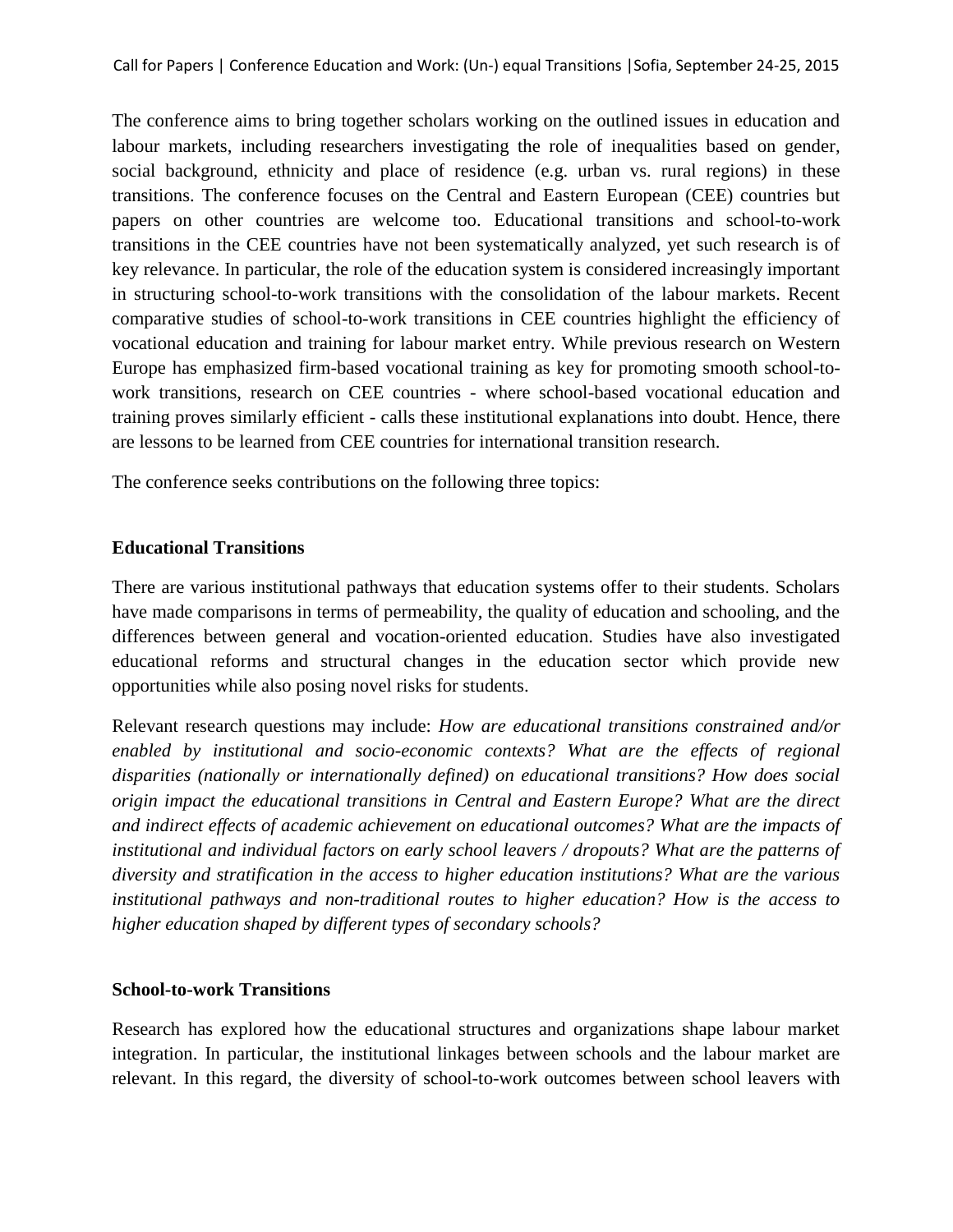Call for Papers | Conference Education and Work: (Un-) equal Transitions |Sofia, September 24-25, 2015

vocational and general schooling as well as between graduates with lower and higher education has received growing scholarly attention.

These are some questions of interest: *What are the important educational determinants explaining job (in-) security? What are the causes for and effects of the education-job mismatch? How does the first job shape mid- to long-term job opportunities? Does vocational education (school vs. company based) serve as a safety net for disadvantaged youth? What is the extent of gender segregation in school-to-work transitions? What are the mechanisms that facilitate or hinder social mobility? How does the transition into the first job shape young people's personal autonomy and independent life? How does international mobility in education and work shape occupational careers? How significant are transferable skills (language, IT, and other soft skills) on employment prospects? What about of work-to-school transitions, that is, transitions from work to further studies and advanced training?*

### **Labour Market Inequalities and Policy Responses**

The risks of unemployment, an education-job mismatch, or temporary work are not the same for all young people. Temporary work may consist of new 'non-standard' forms of employment in comparison with traditional categories of part-time and temporary employment (e.g. work without or with inadequate contracts in CEE countries). Hence, there is much diversity in the employment experiences of young adults and substantial cross-national differences exist in the policy measures aimed at the integration of young people into the labour market.

These trends could be captured by the following questions: *How do young people cope with unemployment experiences? How do integration measures and labor market policies affect youth employment and the reintegration of the unemployed? How do work contracts shape work and employment experiences? What are the regional patterns of the uncertainties Europe's youth face entering their first jobs? How does gender impact youth employability? How does family leave affect career and re-integration opportunities? What does empirical data tell us about the job quality and career outcomes of young people with different social backgrounds? How does ethnicity shape job prospects? What are the employers' preferences with regard to different qualifications and individual characteristics of young job applicants?* 

We welcome empirical and theoretical contributions on the above outlined and related areas of research. Especially welcome are contributions on Central and Eastern Europe, studies that are of comparative nature, and research that offers a gender perspective on inequalities in education and work.